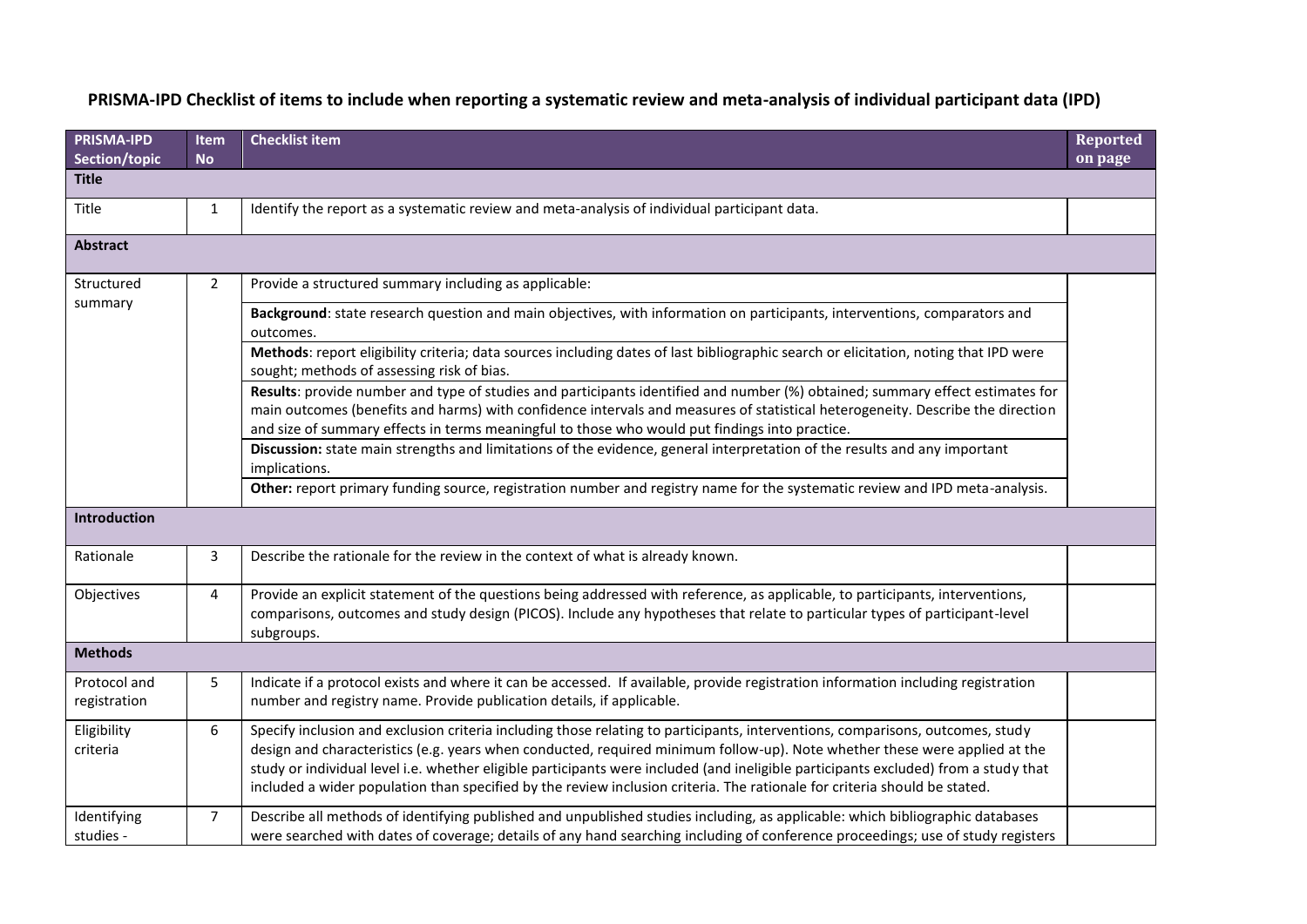| information<br>sources                                  |    | and agency or company databases; contact with the original research team and experts in the field; open adverts and surveys.<br>Give the date of last search or elicitation.                                                                                                                                                                                                                                                                                                                                                                                                                                                                                                                                                                                                                                                                                                                                                                                 |  |
|---------------------------------------------------------|----|--------------------------------------------------------------------------------------------------------------------------------------------------------------------------------------------------------------------------------------------------------------------------------------------------------------------------------------------------------------------------------------------------------------------------------------------------------------------------------------------------------------------------------------------------------------------------------------------------------------------------------------------------------------------------------------------------------------------------------------------------------------------------------------------------------------------------------------------------------------------------------------------------------------------------------------------------------------|--|
| Identifying<br>studies - search                         | 8  | Present the full electronic search strategy for at least one database, including any limits used, such that it could be repeated.                                                                                                                                                                                                                                                                                                                                                                                                                                                                                                                                                                                                                                                                                                                                                                                                                            |  |
| Study selection<br>processes                            | 9  | State the process for determining which studies were eligible for inclusion.                                                                                                                                                                                                                                                                                                                                                                                                                                                                                                                                                                                                                                                                                                                                                                                                                                                                                 |  |
| Data collection<br>processes                            | 10 | Describe how IPD were requested, collected and managed, including any processes for querying and confirming data with<br>investigators. If IPD were not sought from any eligible study, the reason for this should be stated (for each such study).                                                                                                                                                                                                                                                                                                                                                                                                                                                                                                                                                                                                                                                                                                          |  |
|                                                         |    | If applicable, describe how any studies for which IPD were not available were dealt with. This should include whether, how and<br>what aggregate data were sought or extracted from study reports and publications (such as extracting data independently in<br>duplicate) and any processes for obtaining and confirming these data with investigators.                                                                                                                                                                                                                                                                                                                                                                                                                                                                                                                                                                                                     |  |
| Data items                                              | 11 | Describe how the information and variables to be collected were chosen. List and define all study level and participant level<br>data that were sought, including baseline and follow-up information. If applicable, describe methods of standardising or<br>translating variables within the IPD datasets to ensure common scales or measurements across studies.                                                                                                                                                                                                                                                                                                                                                                                                                                                                                                                                                                                           |  |
| IPD integrity                                           | A1 | Describe what aspects of IPD were subject to data checking (such as sequence generation, data consistency and completeness,<br>baseline imbalance) and how this was done.                                                                                                                                                                                                                                                                                                                                                                                                                                                                                                                                                                                                                                                                                                                                                                                    |  |
| Risk of bias<br>assessment in<br>individual<br>studies. | 12 | Describe methods used to assess risk of bias in the individual studies and whether this was applied separately for each<br>outcome. If applicable, describe how findings of IPD checking were used to inform the assessment. Report if and how risk of<br>bias assessment was used in any data synthesis.                                                                                                                                                                                                                                                                                                                                                                                                                                                                                                                                                                                                                                                    |  |
| Specification of<br>outcomes and<br>effect measures     | 13 | State all treatment comparisons of interests. State all outcomes addressed and define them in detail. State whether they were<br>pre-specified for the review and, if applicable, whether they were primary/main or secondary/additional outcomes. Give the<br>principal measures of effect (such as risk ratio, hazard ratio, difference in means) used for each outcome.                                                                                                                                                                                                                                                                                                                                                                                                                                                                                                                                                                                   |  |
| Synthesis<br>methods                                    | 14 | Describe the meta-analysis methods used to synthesise IPD. Specify any statistical methods and models used. Issues should<br>include (but are not restricted to):<br>Use of a one-stage or two-stage approach.<br>$\bullet$<br>How effect estimates were generated separately within each study and combined across studies (where applicable).<br>$\bullet$<br>Specification of one-stage models (where applicable) including how clustering of patients within studies was accounted for.<br>٠<br>Use of fixed or random effects models and any other model assumptions, such as proportional hazards.<br>$\bullet$<br>How (summary) survival curves were generated (where applicable).<br>٠<br>Methods for quantifying statistical heterogeneity (such as $I^2$ and $\tau^2$ ).<br>٠<br>How studies providing IPD and not providing IPD were analysed together (where applicable).<br>How missing data within the IPD were dealt with (where applicable). |  |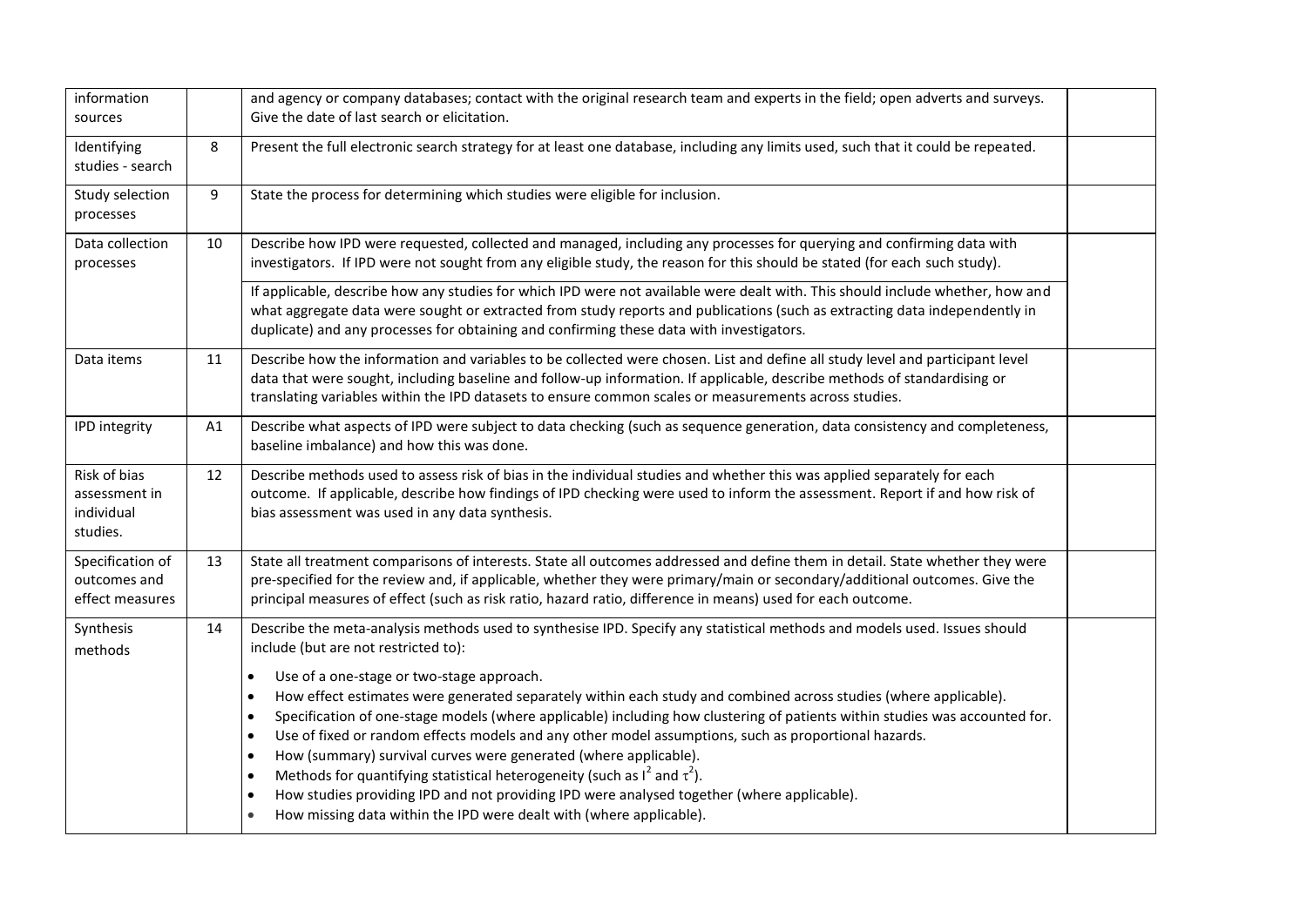| Exploration of<br>variation in<br>effects | A2             | If applicable, describe any methods used to explore variation in effects by study or participant level characteristics (such as<br>estimation of interactions between effect and covariates). State all participant-level characteristics that were analysed as<br>potential effect modifiers, and whether these were pre-specified.                                                                                                                                       |  |
|-------------------------------------------|----------------|----------------------------------------------------------------------------------------------------------------------------------------------------------------------------------------------------------------------------------------------------------------------------------------------------------------------------------------------------------------------------------------------------------------------------------------------------------------------------|--|
| Risk of bias<br>across studies            | 15             | Specify any assessment of risk of bias relating to the accumulated body of evidence, including any pertaining to not obtaining<br>IPD for particular studies, outcomes or other variables.                                                                                                                                                                                                                                                                                 |  |
| Additional<br>analyses                    | 16             | Describe methods of any additional analyses, including sensitivity analyses. State which of these were pre-specified.                                                                                                                                                                                                                                                                                                                                                      |  |
| <b>Results</b>                            |                |                                                                                                                                                                                                                                                                                                                                                                                                                                                                            |  |
| Study selection<br>and IPD<br>obtained    | 17             | Give numbers of studies screened, assessed for eligibility, and included in the systematic review with reasons for exclusions at<br>each stage. Indicate the number of studies and participants for which IPD were sought and for which IPD were obtained. For<br>those studies where IPD were not available, give the numbers of studies and participants for which aggregate data were<br>available. Report reasons for non-availability of IPD. Include a flow diagram. |  |
| Study<br>characteristics                  | 18             | For each study, present information on key study and participant characteristics (such as description of interventions, numbers<br>of participants, demographic data, unavailability of outcomes, funding source, and if applicable duration of follow-up). Provide<br>(main) citations for each study. Where applicable, also report similar study characteristics for any studies not providing IPD.                                                                     |  |
| IPD integrity                             | A <sub>3</sub> | Report any important issues identified in checking IPD or state that there were none.                                                                                                                                                                                                                                                                                                                                                                                      |  |
| Risk of bias<br>within studies            | 19             | Present data on risk of bias assessments. If applicable, describe whether data checking led to the up-weighting or down-<br>weighting of these assessments. Consider how any potential bias impacts on the robustness of meta-analysis conclusions.                                                                                                                                                                                                                        |  |
| Results of<br>individual<br>studies       | 20             | For each comparison and for each main outcome (benefit or harm), for each individual study report the number of eligible<br>participants for which data were obtained and show simple summary data for each intervention group (including, where<br>applicable, the number of events), effect estimates and confidence intervals. These may be tabulated or included on a forest<br>plot.                                                                                  |  |
| Results of<br>syntheses                   | 21             | Present summary effects for each meta-analysis undertaken, including confidence intervals and measures of statistical<br>heterogeneity. State whether the analysis was pre-specified, and report the numbers of studies and participants and, where<br>applicable, the number of events on which it is based.                                                                                                                                                              |  |
|                                           |                | When exploring variation in effects due to patient or study characteristics, present summary interaction estimates for each<br>characteristic examined, including confidence intervals and measures of statistical heterogeneity. State whether the analysis<br>was pre-specified. State whether any interaction is consistent across trials.                                                                                                                              |  |
|                                           |                | Provide a description of the direction and size of effect in terms meaningful to those who would put findings into practice.                                                                                                                                                                                                                                                                                                                                               |  |
| Risk of bias<br>across studies            | 22             | Present results of any assessment of risk of bias relating to the accumulated body of evidence, including any pertaining to the                                                                                                                                                                                                                                                                                                                                            |  |